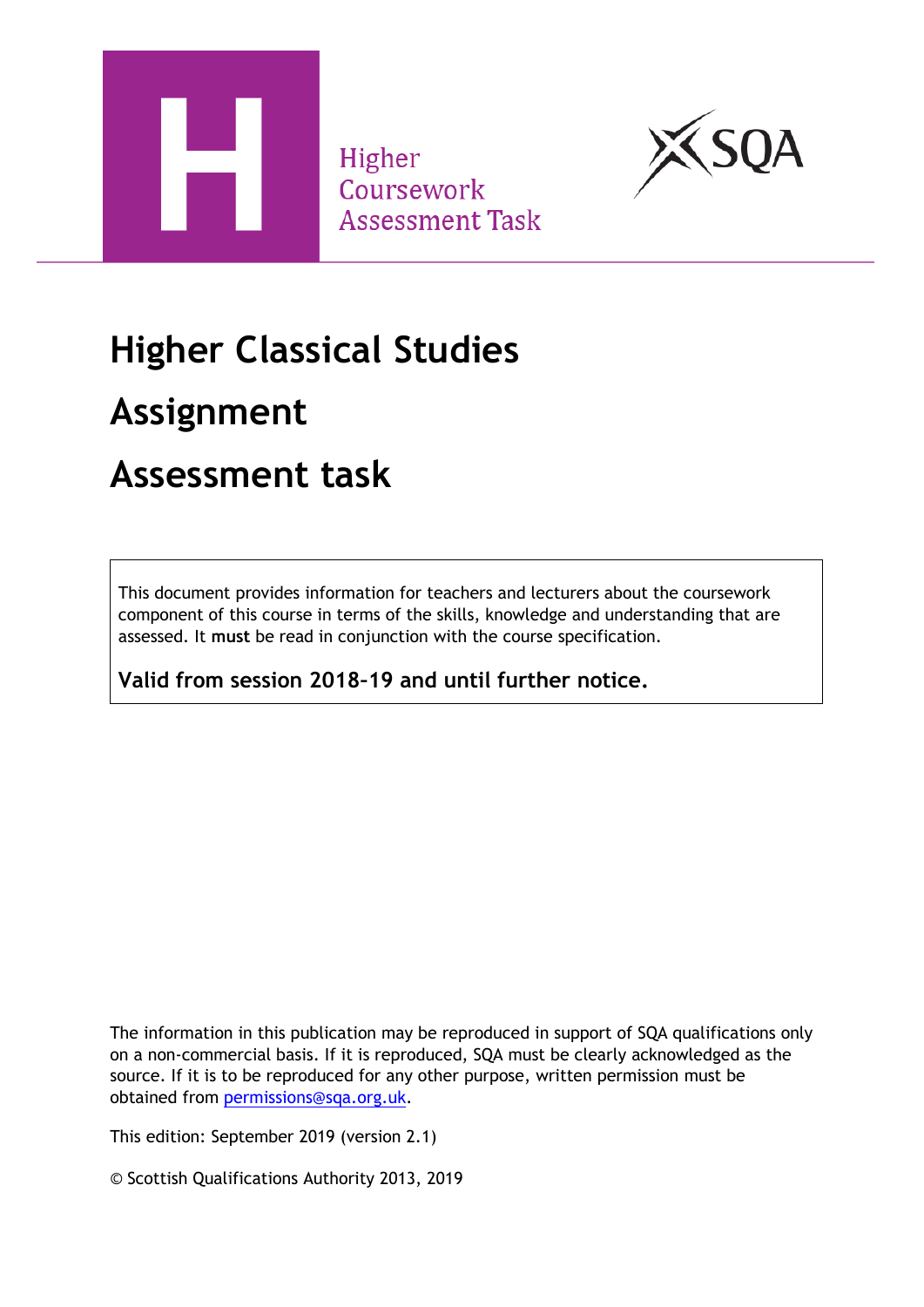# **Contents**

| Introduction                            |    |
|-----------------------------------------|----|
| Instructions for teachers and lecturers | 7  |
| Marking instructions                    |    |
| Instructions for candidates             | 17 |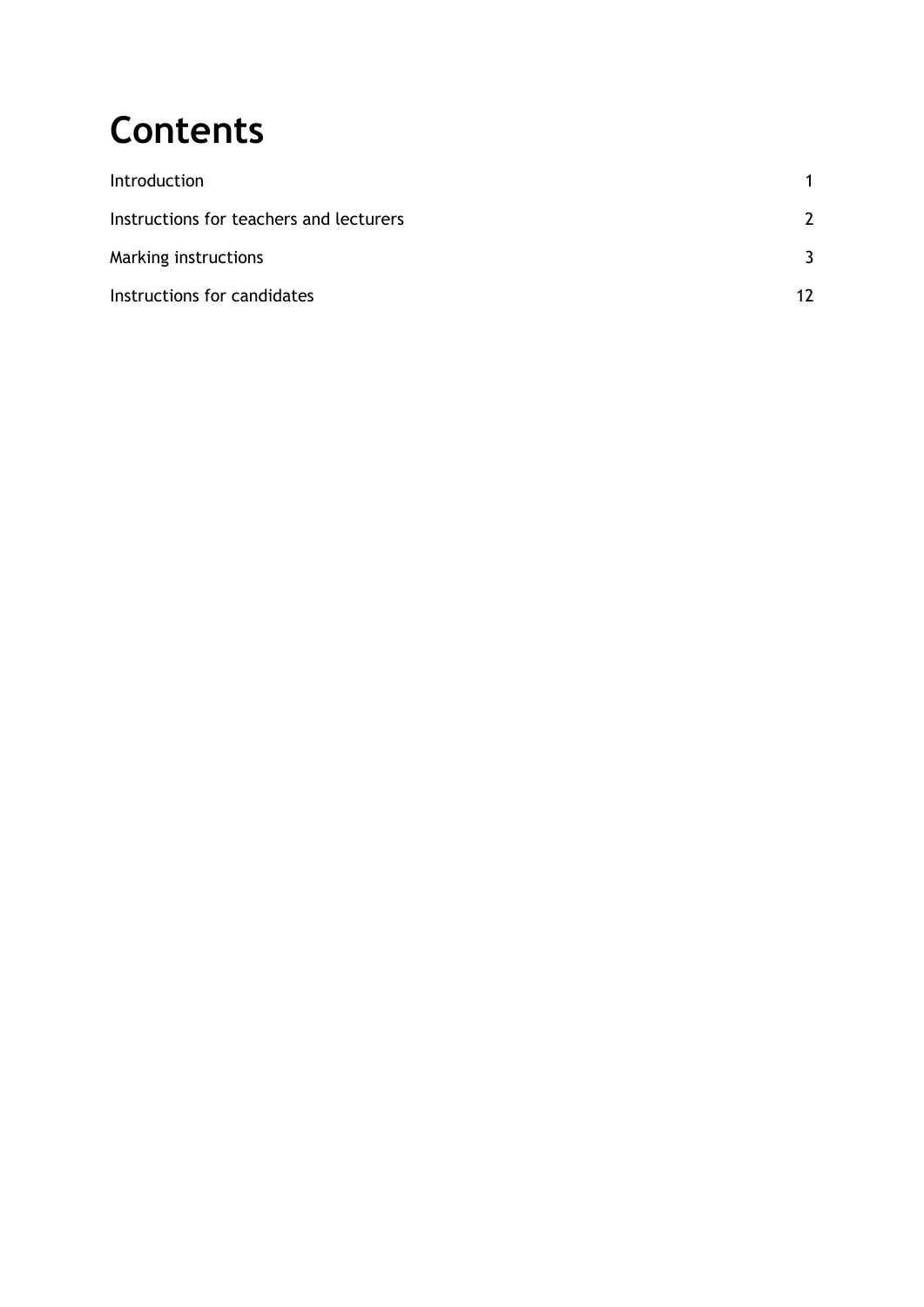# <span id="page-2-0"></span>**Introduction**

This document contains instructions for teachers and lecturers, marking instructions and instructions for candidates for the Higher Classical Studies assignment. It must be read in conjunction with the course specification.

This assignment is worth 30 marks. This is 27% of the overall marks for the course assessment.

This is one of three course assessment components. The other components are question papers covering classical literature and classical society.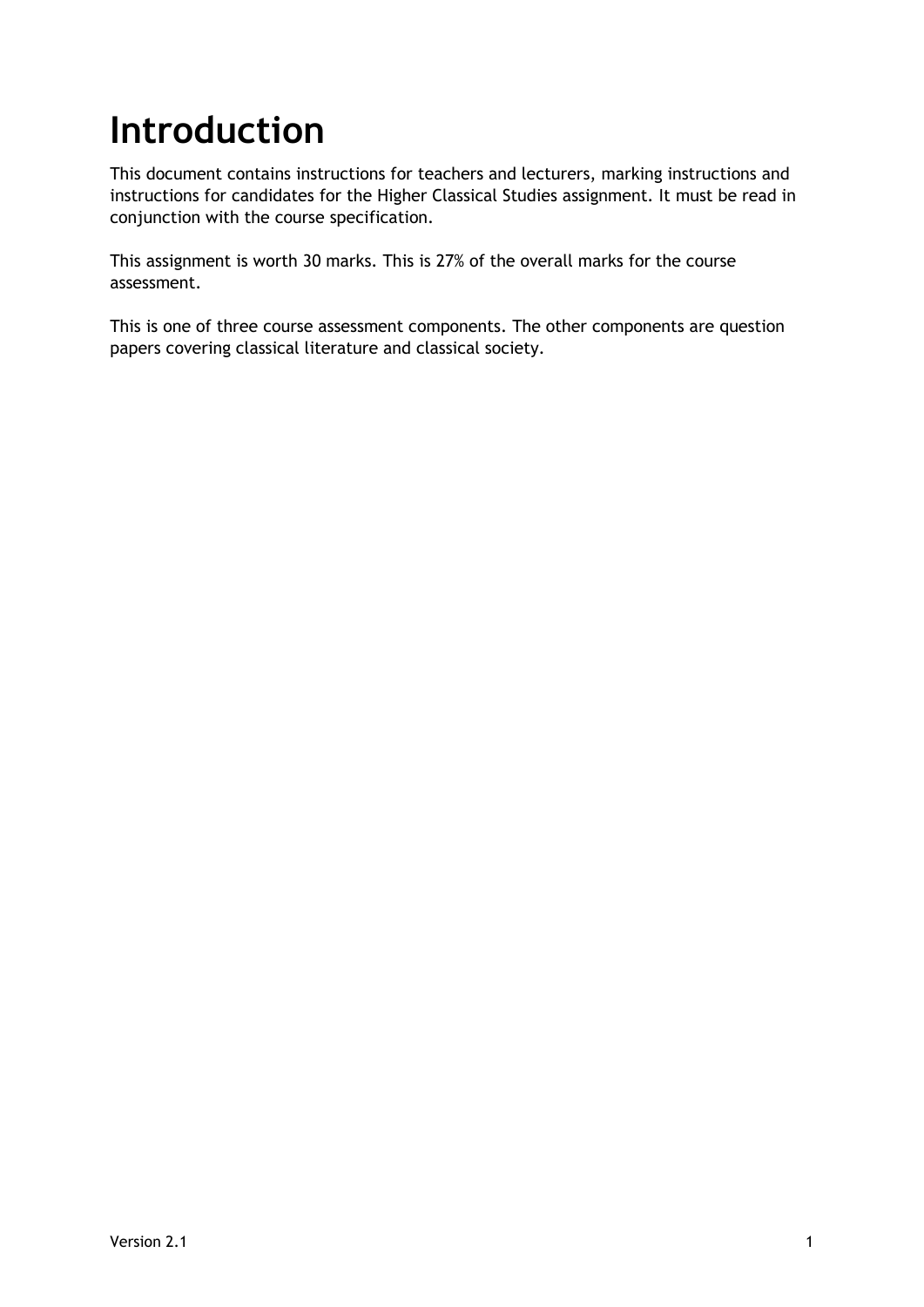## <span id="page-3-0"></span>**Instructions for teachers and lecturers**

#### **Specified resources to be taken into assessment**

During the final production of evidence stage, candidates should only have access to their Classical Studies resource sheet. The resource sheet must be submitted to SQA with the evidence produced during the final production of evidence stage. This resource sheet must consist of no more than a single-side of A4 paper and should be no more than 250 words.

The Classical Studies resource sheet taken into the production of evidence stage should show evidence or data from the research carried out by the candidate and may include:

- ◆ bullet points
- headings
- ◆ mind maps
- quotes from sources including archaeological sources
- details of internet search results
- $\bullet$  extracts from books
- ◆ brief notes taken from a visit or talk
- brief notes taken from a written or audio-visual source

If a candidate does not submit a resource sheet, a penalty of 6 marks out of the total 30 marks is applied.

The purpose of the resource sheet is to help candidates use their evidence and references, collected during the research stage, to address their chosen question or issue.

Candidates will gain no marks if they have copied their assignment, or extended pieces of text or narrative, directly from the resource sheet. However, candidates may copy quotations in full, provided the sources are acknowledged.

Teachers and lecturers may advise candidates on the types of resources which would be appropriate for the Classical Studies assignment.

#### **Template**

A resource sheet template is available to download separately from SQA's website under the 'Coursework' tab. It is available either in Word format for completion electronically, or in PDF format for printing and completion by hand.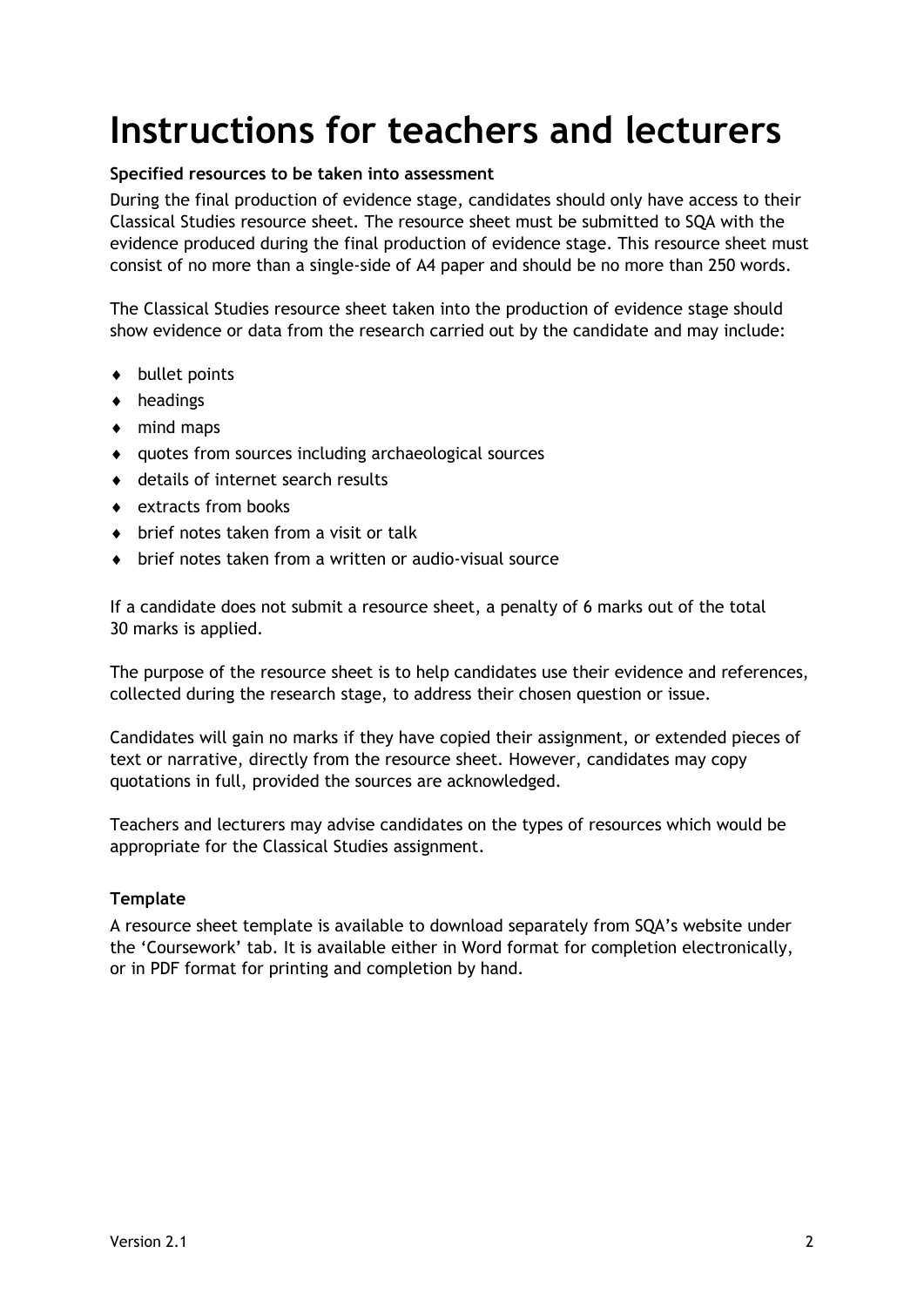# <span id="page-4-0"></span>**Marking instructions**

In line with SQA's normal practice, the following marking instructions for the Higher Classical Studies assignment are addressed to the marker. They will also be helpful if you are preparing candidates for course assessment.

Candidates' evidence is submitted to SQA for external marking.

### **General marking principles**

Always apply these general principles. Use them in conjunction with the detailed marking instructions, which identify the key features required in candidates' responses.

- a Always use positive marking. This means candidates accumulate marks for the demonstration of relevant skills, knowledge and understanding; marks are not deducted for errors or omissions.
- b If a candidate response does not seem to be covered by either the principles or detailed marking instructions, and you are uncertain how to assess it, you must seek guidance from your principal assessor.
- c Do not award marks where candidates have copied their assignment, or extended pieces of text or narrative, directly from the resource sheet. However, candidates may copy quotations in full, provided the sources are acknowledged.
- d Do not mark the Classical Studies resource sheet. However, it may help to clarify points which the candidate has made in their assignment and may allow you to gain an insight into what they intended.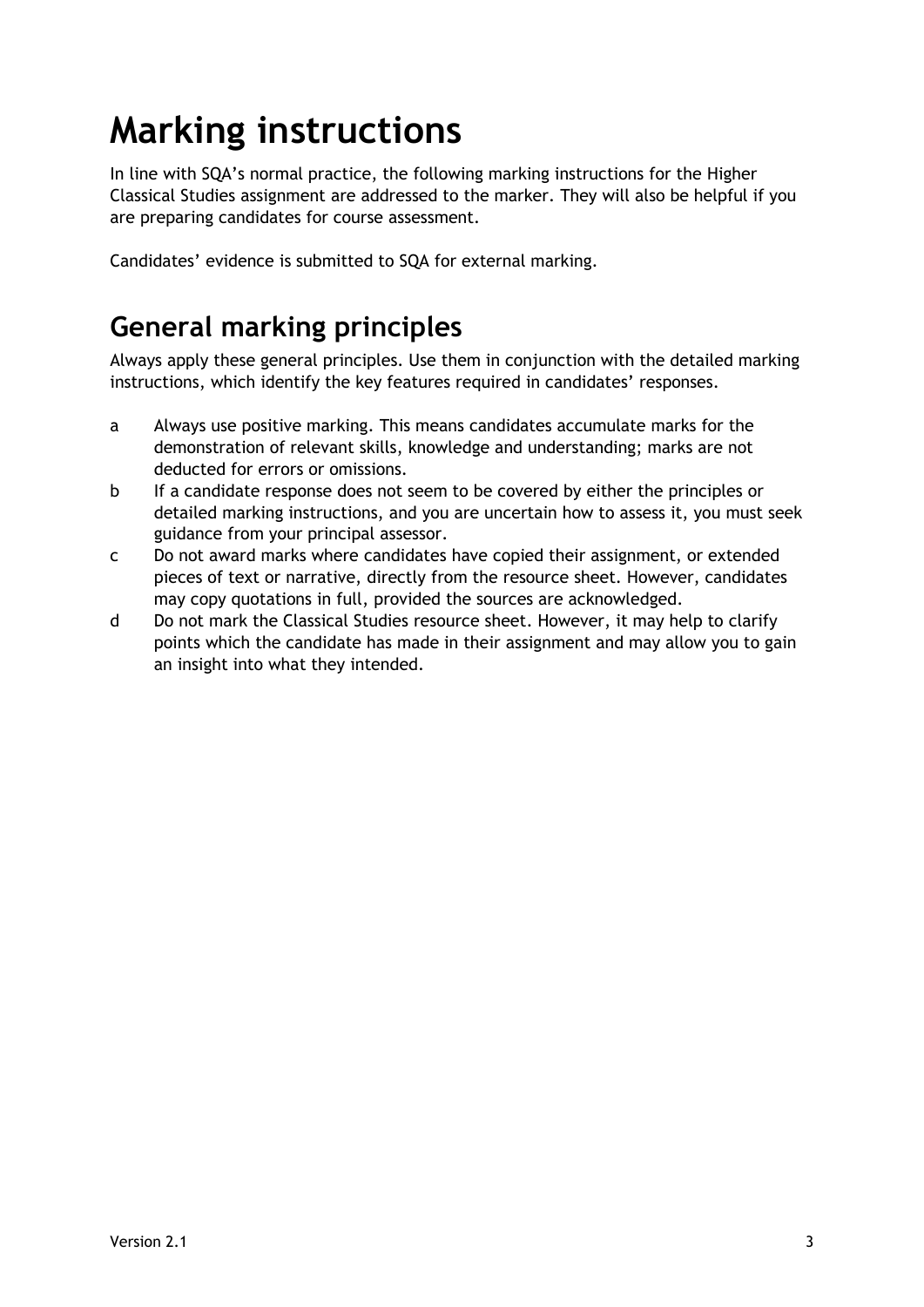### **Detailed marking instructions**

The use of the term 'aspect' in these marking instructions refers to any religious, political, social, moral or cultural aspects of the classical world, including aspects of classical literature which illustrate universal themes, ideas or values. Candidates should analyse different relevant aspects of the issue they select for study.

| <b>Skills</b>       | Max<br>mark  | <b>Additional guidance</b>                                                                          |
|---------------------|--------------|-----------------------------------------------------------------------------------------------------|
| A                   | $\mathbf{2}$ | Candidates can gain marks in a number of ways up to a maximum of 2 marks.                           |
| <b>Introduction</b> |              |                                                                                                     |
|                     |              | Award 1 mark for displaying context which might include:                                            |
|                     |              |                                                                                                     |
|                     |              | justification of choice of topic<br>٠                                                               |
|                     |              | relevance to the modern world in general terms                                                      |
|                     |              |                                                                                                     |
|                     |              | Award 1 mark for showing how the assignment will be structured and developed ('signposting').       |
|                     |              |                                                                                                     |
|                     |              | Examples might include:                                                                             |
|                     |              |                                                                                                     |
|                     |              | outline of the general approach by the candidate                                                    |
|                     |              | outline of the division of the main body of the assignment                                          |
|                     |              | outline of the overall argument of the assignment (without detailed justification)                  |
|                     |              |                                                                                                     |
|                     |              | (The 'signposting' mark can only be awarded if the marker is satisfied by the end of the assignment |
|                     |              | that the candidate has delivered what they stated was their intention in the introduction.)         |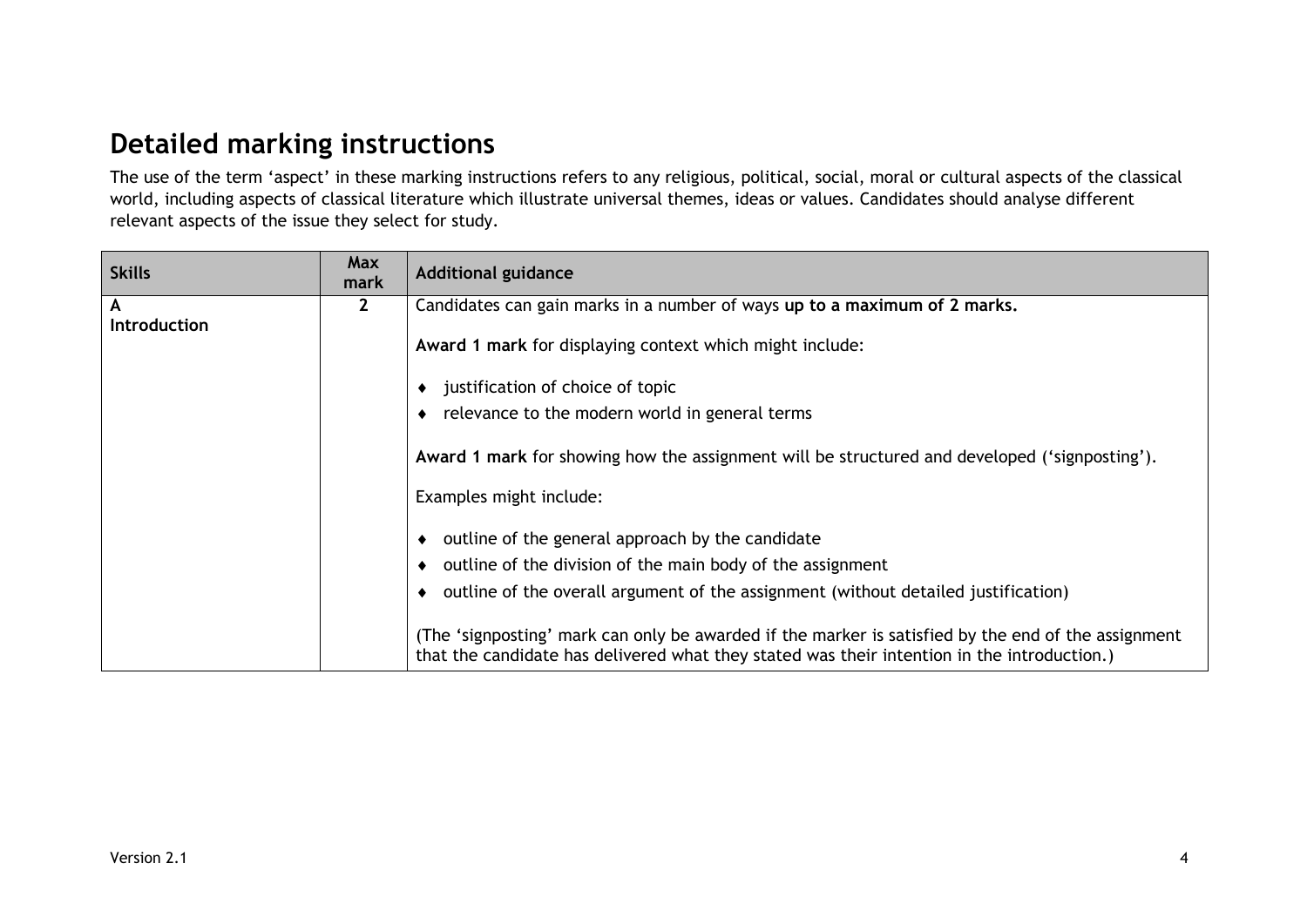| <b>Skills</b>                                                           | Max<br>mark | <b>Additional guidance</b>                                                                                                                                                                                                                                                                                                                                                                                                                               |
|-------------------------------------------------------------------------|-------------|----------------------------------------------------------------------------------------------------------------------------------------------------------------------------------------------------------------------------------------------------------------------------------------------------------------------------------------------------------------------------------------------------------------------------------------------------------|
| B<br>Comparing and<br>contrasting the Greek                             | 5           | Candidates can gain marks in a number of ways up to a maximum of 5 marks.<br>Award 1 mark for each developed point of comparison or contrast between the Greek and/or Roman                                                                                                                                                                                                                                                                              |
| and/or Roman worlds<br>with the modern world,<br>in terms of religious, |             | worlds and the modern world, in terms of religious, political, social, moral or cultural life, although<br>they do not need to use this terminology.                                                                                                                                                                                                                                                                                                     |
| political, social, moral or<br>cultural life                            |             | Candidates must make at least three comparisons to gain full marks, two of which must be detailed.                                                                                                                                                                                                                                                                                                                                                       |
|                                                                         |             | The comparison or contrast must directly link to a point of knowledge, argument, analysis, and/or<br>٠<br>evaluative point made. The candidate must state this clearly.                                                                                                                                                                                                                                                                                  |
|                                                                         |             | The comparison must be meaningful and related to analysis and evaluation. For example pointing<br>out that a Roman bride's veil was orange instead of white would not gain a mark.<br>Award 1 mark for each comparative point. Award a further 1 mark for a comparison which has<br>nuance or gives greater meaningful detail. However, do not award further marks for extended<br>exemplification or description.                                       |
|                                                                         |             | For example a candidate describes the details of a Roman marriage ceremony. The candidate<br>compares features with today, for example the bride's appearance, the oaths sworn, and the<br>customs associated with the day. Award 1 mark in total for this unless the candidate makes a<br>more nuanced point, for example that many marriage ceremonies now are often non-religious in<br>nature, which seems not to have been the case in Roman times. |
|                                                                         |             | • Award no marks for comparisons or contrasts which simply state that 'this does not happen<br>today', or 'this does not happen in the modern world' or vice-versa.                                                                                                                                                                                                                                                                                      |
|                                                                         |             | Where you have awarded a mark for points of comparison with the modern world, do not also<br>award marks as points of analysis and/or evaluation.                                                                                                                                                                                                                                                                                                        |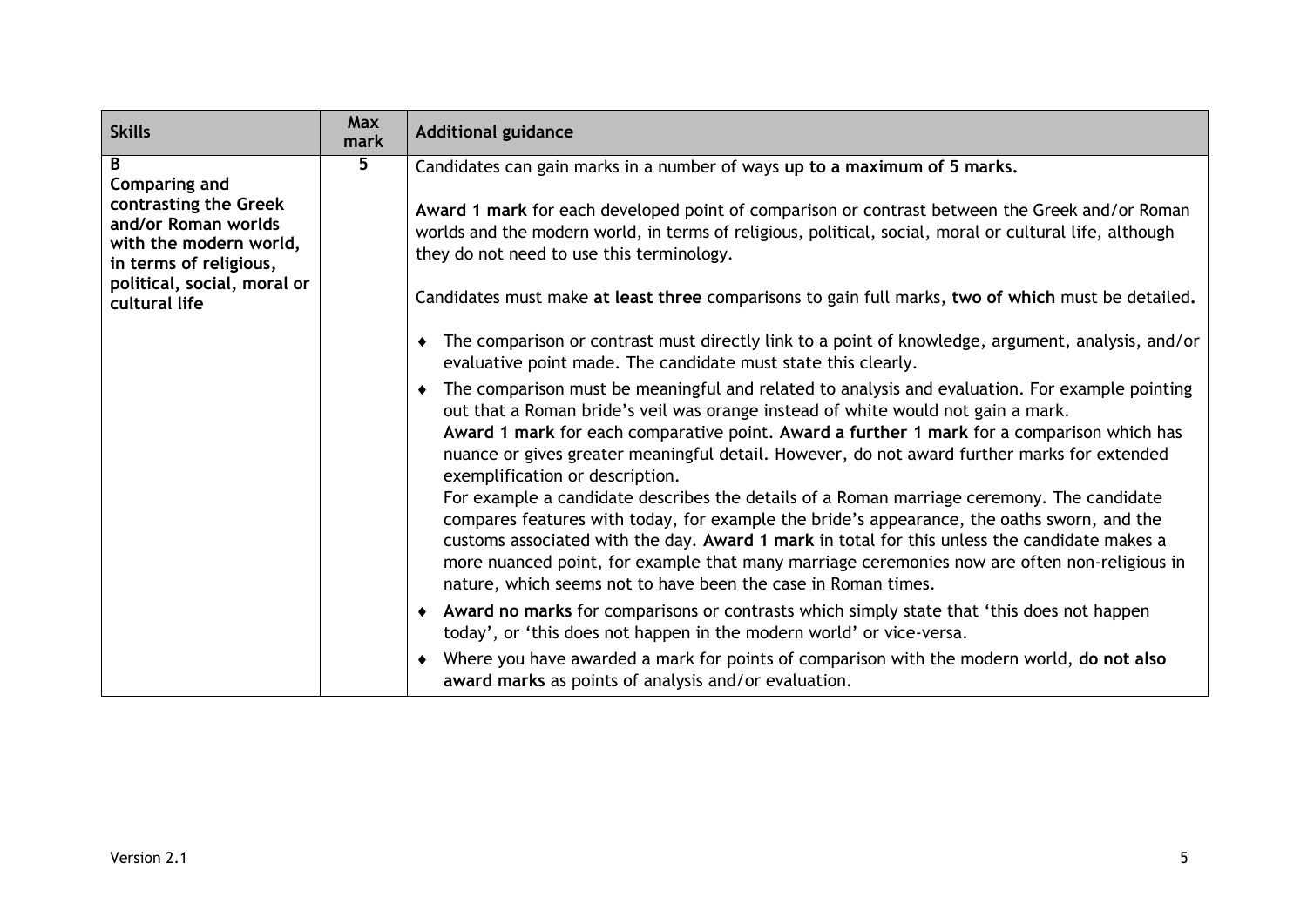| <b>Skills</b>                                              | Max<br>mark | <b>Additional guidance</b>                                                                                                                                                              |
|------------------------------------------------------------|-------------|-----------------------------------------------------------------------------------------------------------------------------------------------------------------------------------------|
| C<br>Drawing on in-depth<br>knowledge and                  | 8           | Award marks where candidates draw on in-depth knowledge and understanding to explain fully and<br>analyse the issue.                                                                    |
| understanding to explain<br>fully and analyse the<br>issue |             | Do not award marks on a point-by-point basis. Award marks for the quality, nuance and<br>exemplification of knowledge and understanding that the candidate provides, as outlined below. |
|                                                            |             | Award 7-8 marks where the candidate shows knowledge which is:                                                                                                                           |
|                                                            |             | detailed and accurate<br>٠                                                                                                                                                              |
|                                                            |             | wide-ranging and fully relevant to the topic chosen<br>٠                                                                                                                                |
|                                                            |             | judged comprehensive within the constraints of the assignment<br>٠                                                                                                                      |
|                                                            |             | supported by exemplification and amplification<br>٠                                                                                                                                     |
|                                                            |             | carefully nuanced and tied accurately to the argument, analysis and evaluation<br>٠                                                                                                     |
|                                                            |             | Award 5-6 marks where the candidate shows knowledge which is:                                                                                                                           |
|                                                            |             | detailed and accurate for most of the time<br>٠                                                                                                                                         |
|                                                            |             | wide-ranging<br>٠                                                                                                                                                                       |
|                                                            |             | relevant to the topic<br>٠                                                                                                                                                              |
|                                                            |             | clearly expressed<br>٠                                                                                                                                                                  |
|                                                            |             | supported by some exemplification<br>٠                                                                                                                                                  |
|                                                            |             | There may be some instances of unclear expression or the knowledge might not be fully accurate.                                                                                         |
|                                                            |             | Award 3-4 marks where the candidate shows knowledge which is:                                                                                                                           |
|                                                            |             | mostly relevant to the topic, although there may be some parts which are inaccurate<br>٠                                                                                                |
|                                                            |             | limited and not always clearly expressed<br>٠                                                                                                                                           |
|                                                            |             | irrelevant, not illustrated by examples or not related to the argument, analysis and evaluation<br>٠                                                                                    |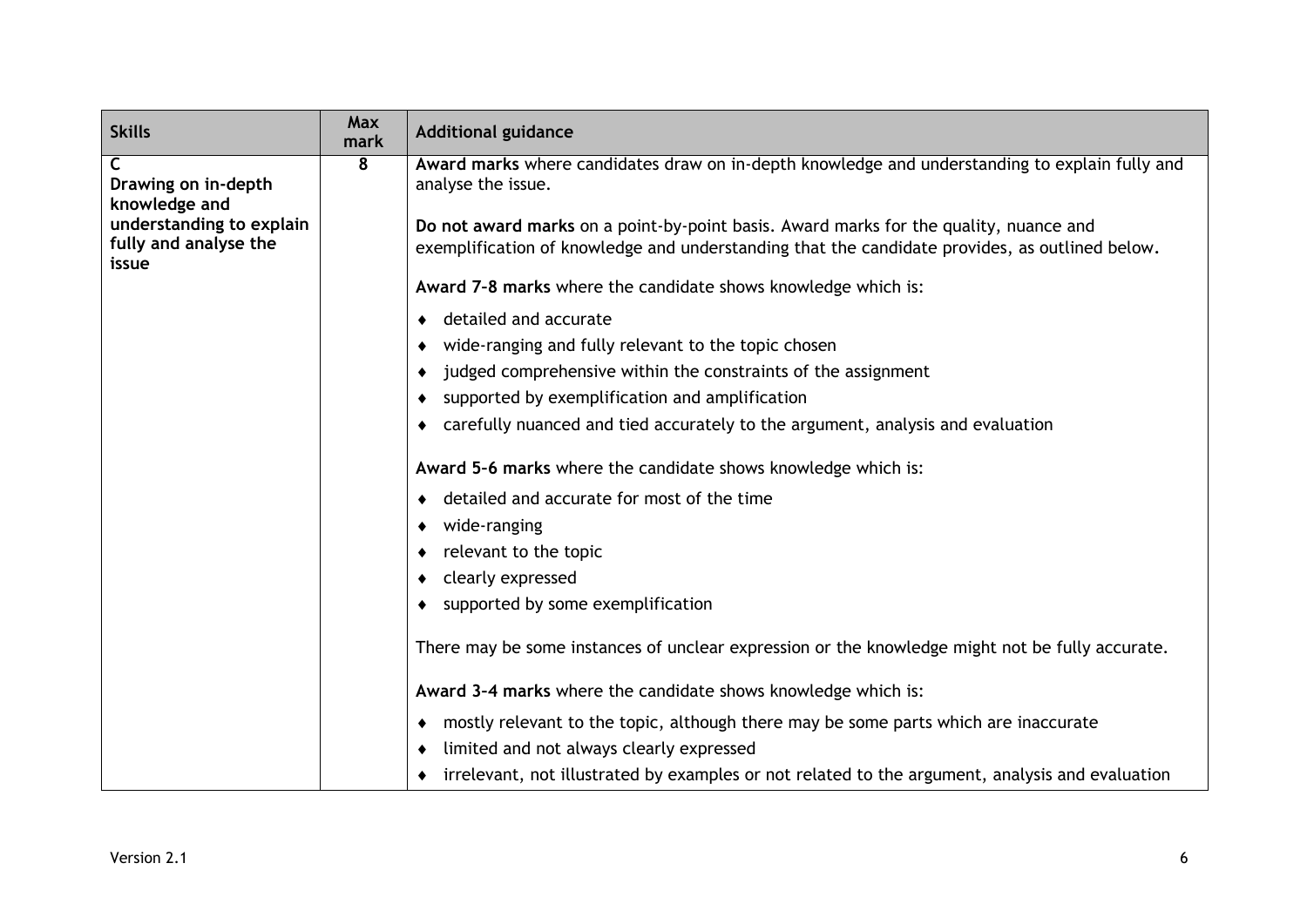| <b>Skills</b>           | <b>Max</b><br>mark | <b>Additional guidance</b>                                                                                                                                                                                                                                                                                                                                                                 |
|-------------------------|--------------------|--------------------------------------------------------------------------------------------------------------------------------------------------------------------------------------------------------------------------------------------------------------------------------------------------------------------------------------------------------------------------------------------|
|                         |                    | Award 1-2 marks where the candidate shows knowledge which is:                                                                                                                                                                                                                                                                                                                              |
|                         |                    | limited and/or poorly expressed and rarely exemplified<br>٠                                                                                                                                                                                                                                                                                                                                |
|                         |                    | not connected well to the argument, analysis and evaluation                                                                                                                                                                                                                                                                                                                                |
|                         |                    | Candidates must link knowledge directly to the argument, analysis or evaluation points made.                                                                                                                                                                                                                                                                                               |
| D                       | $\overline{12}$    | Candidates can gain marks in a number of ways up to a maximum of 12 marks.                                                                                                                                                                                                                                                                                                                 |
| Analysis and evaluating |                    | Analysis involves identifying parts, the relationship between them, and their relationships with the<br>whole. It can also involve drawing out and relating implications. Evaluation involves making a<br>judgement based on criteria. Candidates must make reasoned evaluative comments.                                                                                                  |
|                         |                    | Award marks where candidates make well-reasoned judgements and show:                                                                                                                                                                                                                                                                                                                       |
|                         |                    | • development of coherent and consistent arguments within the issue                                                                                                                                                                                                                                                                                                                        |
|                         |                    | contrasts and contradictions between different aspects of the issue<br>٠                                                                                                                                                                                                                                                                                                                   |
|                         |                    | points of similarity between different aspects of the issue<br>٠                                                                                                                                                                                                                                                                                                                           |
|                         |                    | understanding of continuity and change within the issue, for example by referring to different<br>time periods, different social classes, different beliefs and different texts, and accounting<br>for these                                                                                                                                                                               |
|                         |                    | understanding of the relative importance of different aspects of the issue                                                                                                                                                                                                                                                                                                                 |
|                         |                    | there can be different interpretations made of aspects of the issue<br>$\bullet$                                                                                                                                                                                                                                                                                                           |
|                         |                    | Do not award marks on a point-by-point basis. Award marks for the quality, nuance, and precision<br>and clarity of language and exemplification that candidates provide in their analysis, evaluation and<br>argument. Candidates can gain more marks if they give examples of change and continuity and range<br>of experiences, and/or offer a range of interpretations of the material. |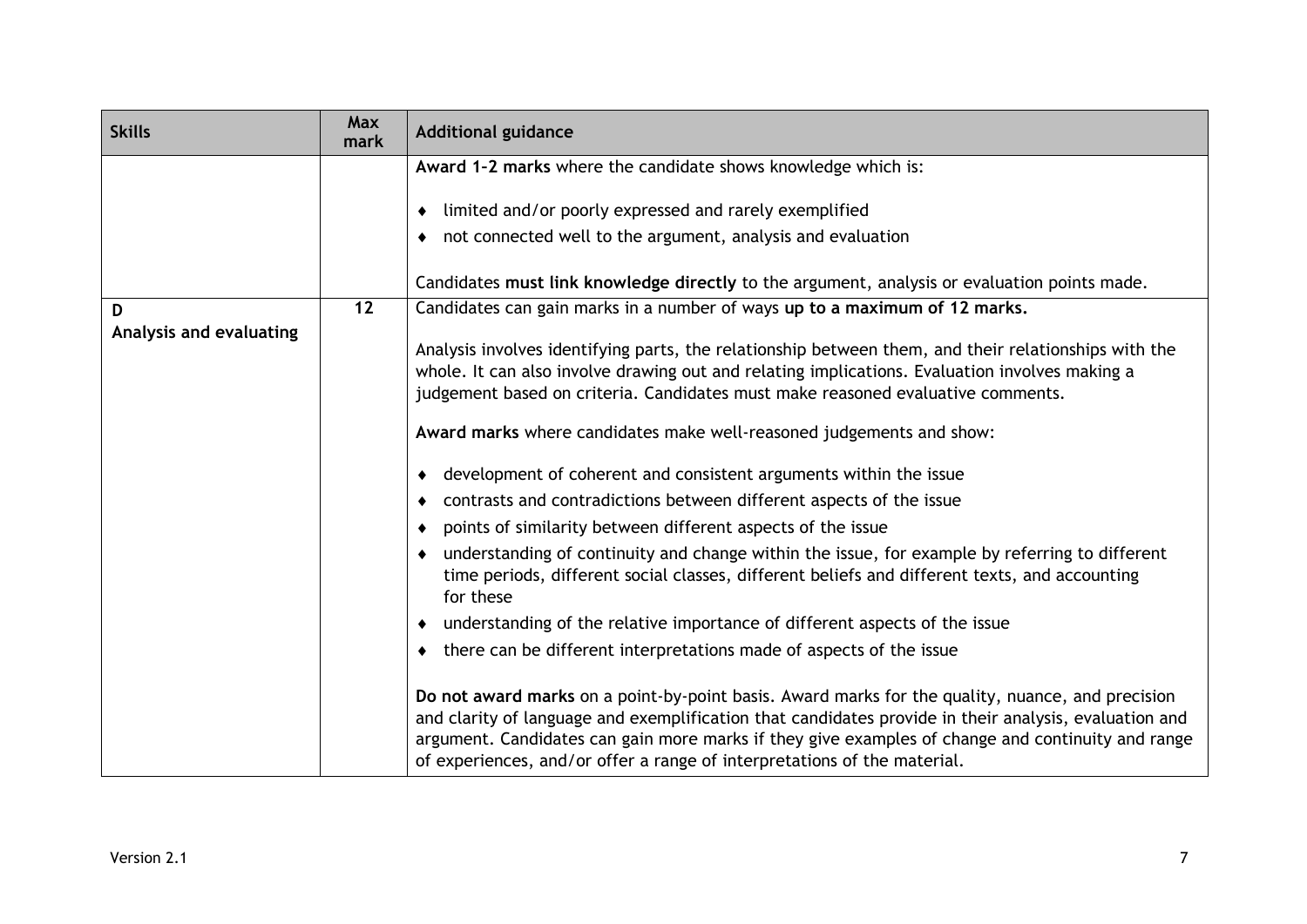| <b>Skills</b> | <b>Max</b><br>mark | <b>Additional guidance</b>                                                                                                                                                                       |
|---------------|--------------------|--------------------------------------------------------------------------------------------------------------------------------------------------------------------------------------------------|
|               |                    | Candidates should use at least three sources, which they can draw from archaeological remains,<br>and/or primary texts. Candidates:                                                              |
|               |                    | may choose to substitute one attributed secondary source for an archaeological remain or<br>٠<br>primary text                                                                                    |
|               |                    | should use these sources to illustrate and justify their analysis and evaluation of aspects of the issue<br>٠                                                                                    |
|               |                    | may gain marks for evaluating the sources themselves if this is relevant to the analysis of their<br>$\bullet$<br>issue, but this is not a requirement                                           |
|               |                    | Acceptable use of sources:                                                                                                                                                                       |
|               |                    | sources may be literary, pictorial and/or archaeological<br>٠                                                                                                                                    |
|               |                    | candidates may refer to sources on the resource sheet but not write them directly into their<br>$\bullet$<br>assignment if the source to which the candidate is referring is clear to the marker |
|               |                    | candidates must reference primary literary sources by the author or book<br>٠                                                                                                                    |
|               |                    | candidates must reference a secondary source by an author (stating their name and/or position)<br>٠<br>and a book name                                                                           |
|               |                    | • candidates must show a clear purpose for using a source, for example to illustrate a point of<br>knowledge, to justify an argument or analytical or evaluative point                           |
|               |                    | sources must not be excessive in length                                                                                                                                                          |
|               |                    | Do not award the full 12 marks where candidates fail to use sources as outlined above.                                                                                                           |
|               |                    | Award 11-12 marks for analysis and evaluating, where the candidate:                                                                                                                              |
|               |                    | presents a range of key arguments that are clearly made and fully explained. These arguments<br>must be 'high order' arguments which must be fully nuanced                                       |
|               |                    | uses language throughout that is precise and clear                                                                                                                                               |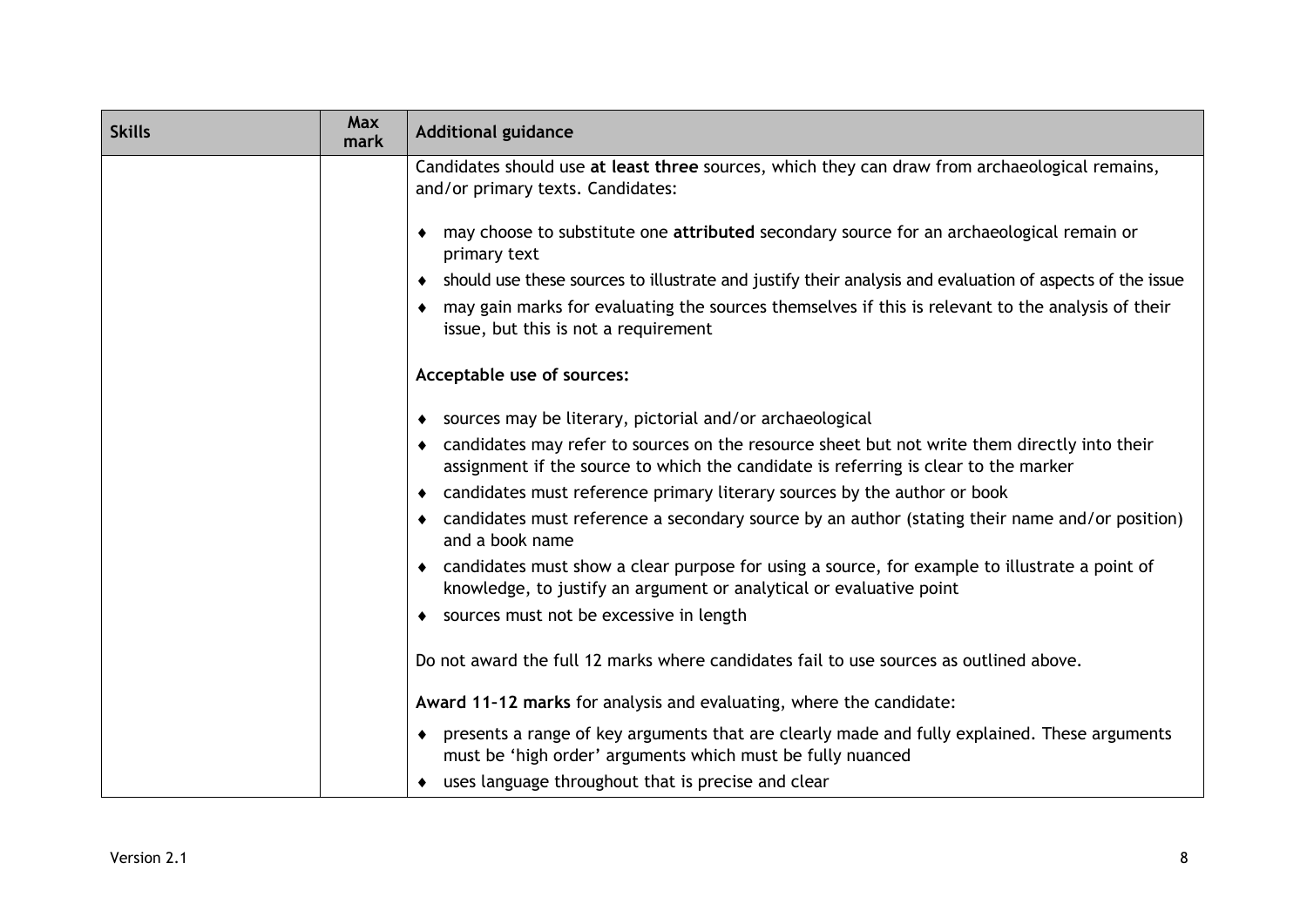| <b>Skills</b> | Max<br>mark | <b>Additional guidance</b>                                                                                                                                                                                                                                                                                                                                                                                                               |
|---------------|-------------|------------------------------------------------------------------------------------------------------------------------------------------------------------------------------------------------------------------------------------------------------------------------------------------------------------------------------------------------------------------------------------------------------------------------------------------|
|               |             | links the parts of their assignment into a consistent and flowing overall analysis<br>٠                                                                                                                                                                                                                                                                                                                                                  |
|               |             | produces an assignment that is comprehensive in its breadth<br>٠                                                                                                                                                                                                                                                                                                                                                                         |
|               |             | illustrates there is change and continuity, and ranges of experiences within the ancient world,<br>whether between Greece and Rome, or within each classical civilisation. They may do this by<br>referring to social class, gender, changes over time, geographical and political distinction, or by<br>referring to different interpretations of events, characters and themes within classical literature<br>and texts                |
|               |             | demonstrates an understanding that there can be differing interpretations of at least two key<br>aspects of their issue, whether based on literature or social, political, and/or religious themes.<br>These interpretations can be either contemporary or classical. Candidates can do this by using<br>their sources or other arguments                                                                                                |
|               |             | Award 9-10 marks for analysis and evaluating, where the candidate:                                                                                                                                                                                                                                                                                                                                                                       |
|               |             | presents a number of key arguments that are clearly made and fully explained. These arguments<br>$\bullet$<br>must be nuanced                                                                                                                                                                                                                                                                                                            |
|               |             | uses language that is precise and clear in the analytical and evaluative comments they make<br>$\bullet$                                                                                                                                                                                                                                                                                                                                 |
|               |             | links the parts of their assignment into an overall analysis<br>٠                                                                                                                                                                                                                                                                                                                                                                        |
|               |             | produces an assignment that is extensive in its breadth<br>٠                                                                                                                                                                                                                                                                                                                                                                             |
|               |             | illustrates there is change and continuity within the ancient world and/or ranges of experiences,<br>$\bullet$<br>whether between Greece and Rome, or within each classical civilisation. They may do this by<br>referring to social class, gender, changes over time, geographical and political distinction, or by<br>referring to different interpretations of events, characters and themes within classical literature<br>and texts |
|               |             | demonstrates an understanding that there can be differing interpretations of at least one aspect<br>of their issue whether based on literature or social, political, and/or religious themes. These<br>interpretations can be either contemporary or classical. Candidates can do this by using their<br>sources or other arguments                                                                                                      |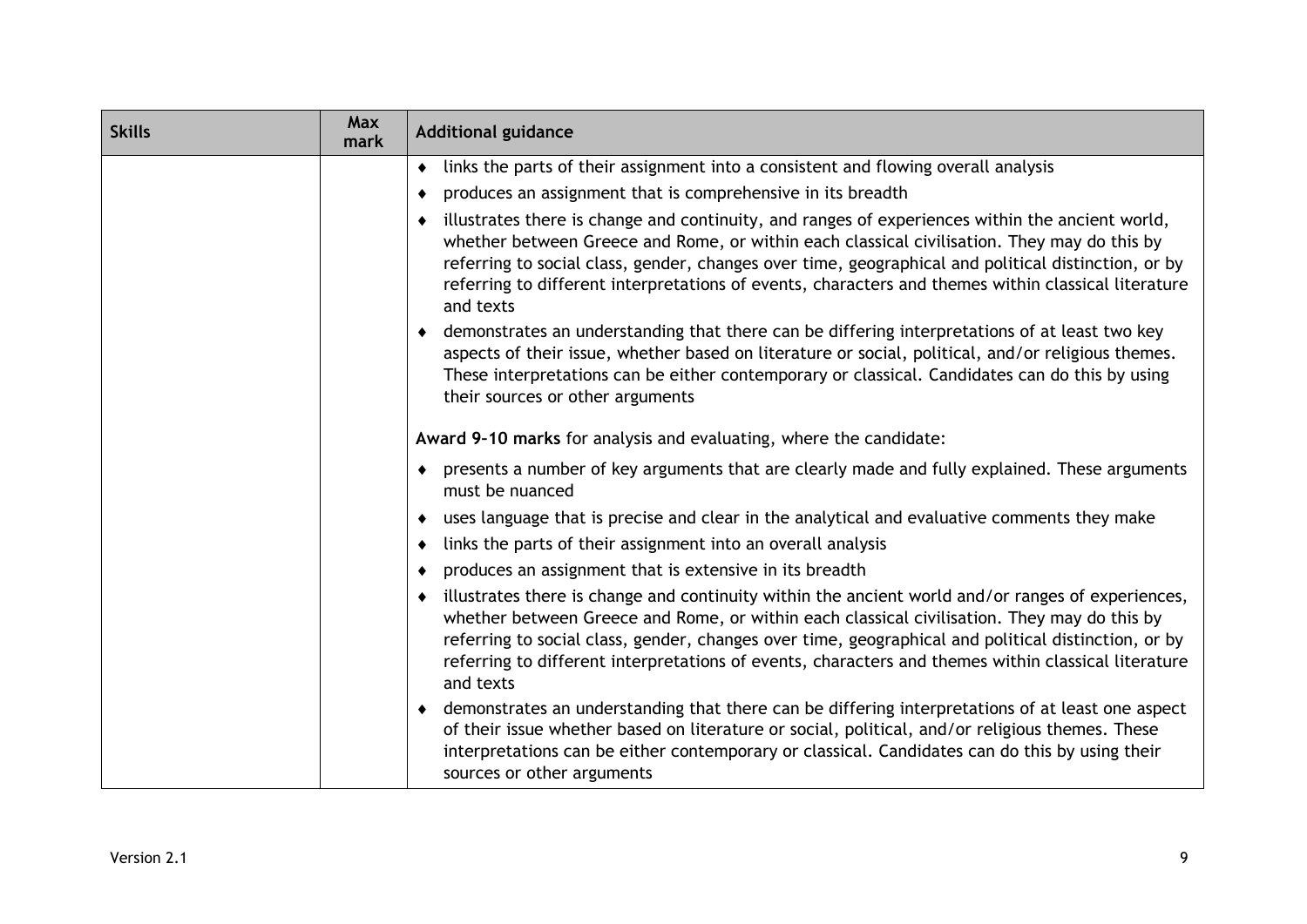| <b>Skills</b> | Max<br>mark | <b>Additional guidance</b>                                                                                                                                                                                                                                                                                                                                                                                                                                                                                          |
|---------------|-------------|---------------------------------------------------------------------------------------------------------------------------------------------------------------------------------------------------------------------------------------------------------------------------------------------------------------------------------------------------------------------------------------------------------------------------------------------------------------------------------------------------------------------|
|               |             | Award 7-8 marks for analysis and evaluating, where the candidate:                                                                                                                                                                                                                                                                                                                                                                                                                                                   |
|               |             | presents a number of key arguments that are explained<br>٠                                                                                                                                                                                                                                                                                                                                                                                                                                                          |
|               |             | uses language that is clear in the analytical and evaluative comments they make. It may lack<br>٠<br>nuance in places                                                                                                                                                                                                                                                                                                                                                                                               |
|               |             | links most of their assignment into a consistent and flowing overall analysis                                                                                                                                                                                                                                                                                                                                                                                                                                       |
|               |             | produces an assignment that is wide-ranging in its breadth<br>٠                                                                                                                                                                                                                                                                                                                                                                                                                                                     |
|               |             | demonstrates understanding that there is change and continuity within the ancient world, and/or<br>٠<br>ranges of experiences whether between Greece and Rome, or within each classical civilisation.<br>They may illustrate this by referring to social class, gender, changes over time, geographical and<br>political distinction, or by referring to different interpretations of events, characters and themes<br>within classical literature and texts                                                        |
|               |             | Award 5-6 marks for analysis and evaluating, where the candidate:                                                                                                                                                                                                                                                                                                                                                                                                                                                   |
|               |             | presents at least one key argument that is explained<br>٠                                                                                                                                                                                                                                                                                                                                                                                                                                                           |
|               |             | uses language that is comprehendible in the analytical and evaluative comments they make<br>٠                                                                                                                                                                                                                                                                                                                                                                                                                       |
|               |             | links some parts of their assignment into an overall analysis                                                                                                                                                                                                                                                                                                                                                                                                                                                       |
|               |             | produces an assignment that is limited in its breadth<br>٠                                                                                                                                                                                                                                                                                                                                                                                                                                                          |
|               |             | demonstrates limited understanding that there is change and continuity within the ancient<br>٠<br>world, and/or ranges of experiences, whether between Greece and Rome, or within each<br>classical civilisation, although it may not be made explicitly or clearly. They may illustrate this<br>by referring to social class, changes over time, geographical and political distinction, or by<br>referring to different interpretations of events, characters and themes within classical literature<br>and texts |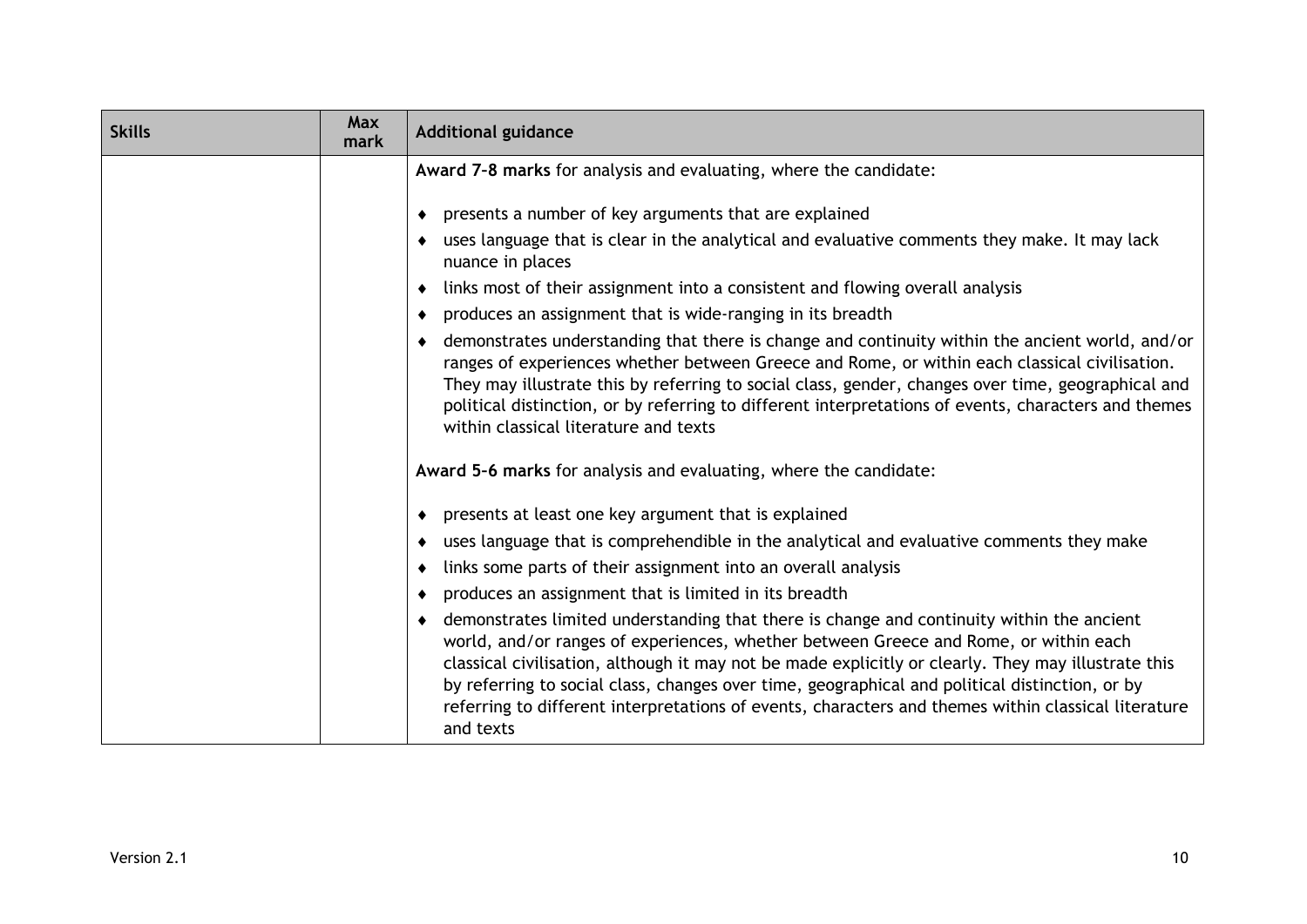| <b>Skills</b>                              | <b>Max</b><br>mark | <b>Additional guidance</b>                                                                                                                                                                                          |
|--------------------------------------------|--------------------|---------------------------------------------------------------------------------------------------------------------------------------------------------------------------------------------------------------------|
|                                            |                    | Award 1-4 marks for analysis and evaluating, where the candidate:                                                                                                                                                   |
|                                            |                    | presents at least one key argument that is outlined, but not sustained                                                                                                                                              |
|                                            |                    | uses language that is generally comprehendible, but may be imprecise, inaccurate or poorly<br>expressed                                                                                                             |
|                                            |                    | • does not link the parts of their assignment into an overall analysis                                                                                                                                              |
|                                            |                    | • produces an assignment that is limited in its breadth                                                                                                                                                             |
| Е<br>Reaching a reasoned and               | 3                  | Candidates can gain marks in a number of ways up to a maximum of 3 marks.                                                                                                                                           |
| well-structured<br>conclusion on the issue |                    | Award 1 mark where the candidate comes to a conclusion about the issue. Their conclusion should<br>include an overall judgement about the issue supported by at least one valid and relevant reason.                |
|                                            |                    | Award 2-3 marks where the candidate also organises their overall response to the issue into a<br>coherent line of argument by weighing and balancing the evidence produced in the main body of<br>their assignment. |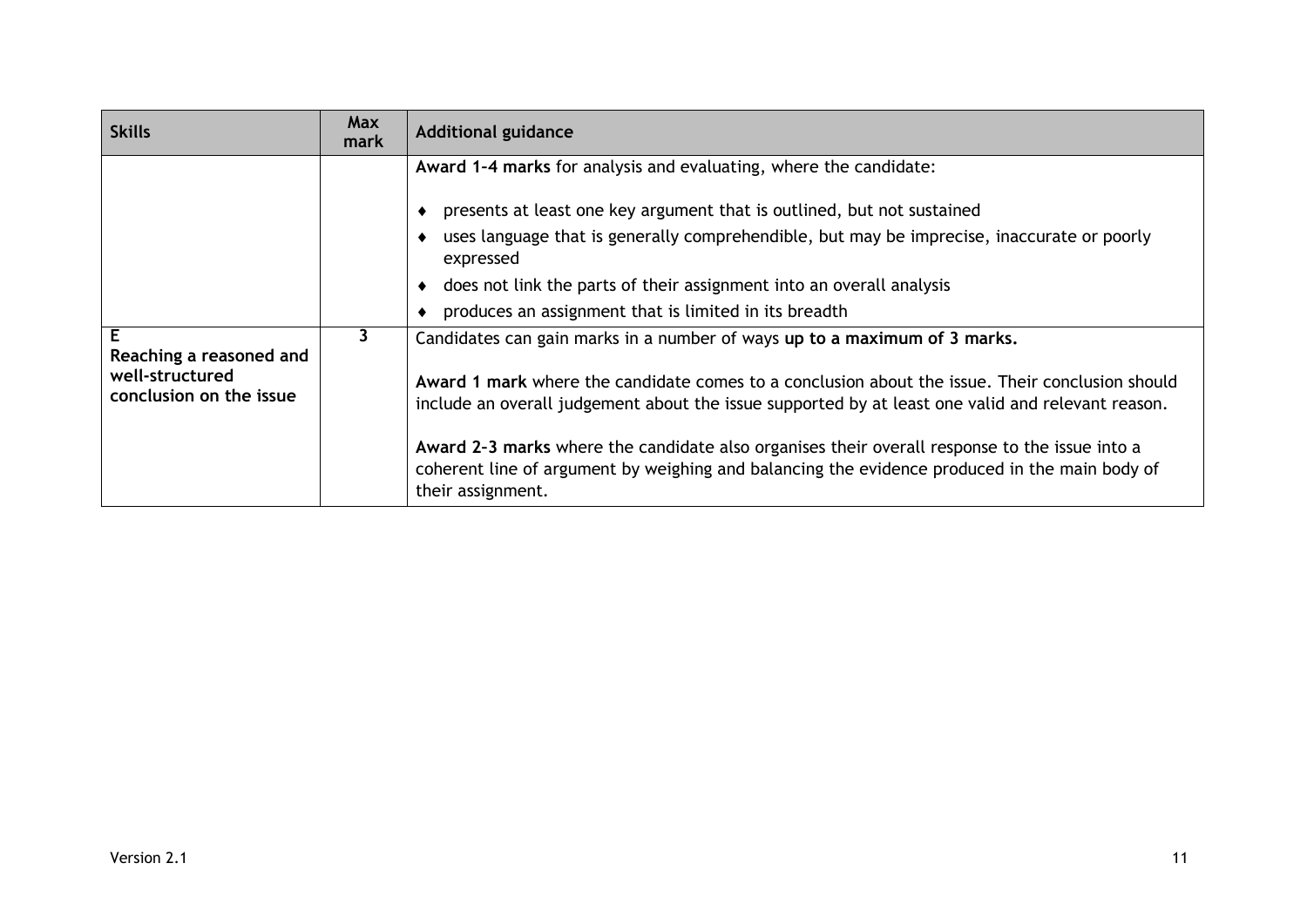## <span id="page-13-0"></span>**Instructions for candidates**

This assessment applies to the assignment for Higher Classical Studies.

This assignment is worth 30 marks. This is 27% of the overall marks for the course assessment.

It assesses the following skills, knowledge and understanding:

- identifying an appropriate classical studies issue about which there are alternative or different points of view
- researching the issue
- $\bullet$  analysing the issue
- synthesising information in a structured manner
- drawing on in-depth knowledge and understanding to explain fully and analyse the issue
- comparing and contrasting the Greek and/or Roman worlds with the modern world, in terms of religious, political, social, moral or cultural life
- reaching a detailed and well-reasoned conclusion on the issue
- describing supporting information and potential challenges and counter-arguments

In this assessment, you have to demonstrate your ability to apply your skills and knowledge and understanding to research a classical studies issue or question of your choice.

This assignment has two stages:

- ◆ research
- production of evidence: writing a report of your findings (under supervision, within 1 hour and 30 minutes and in one sitting)

Your teacher or lecturer will let you know if there are any specific conditions for doing this assessment.

In the research stage you choose a classical studies question or issue to research. This may relate to areas you have studied in class, or you may choose another topic so long as it relates to the classical world and it focuses on religious, political, social, moral or cultural life. Your teacher or lecturer may support you by commenting on the suitability of the issue you have chosen and advising on the likely availability of resources.

In the research stage you complete the Classical Studies resource sheet to help you during the next stage  $-$  writing a report of your findings.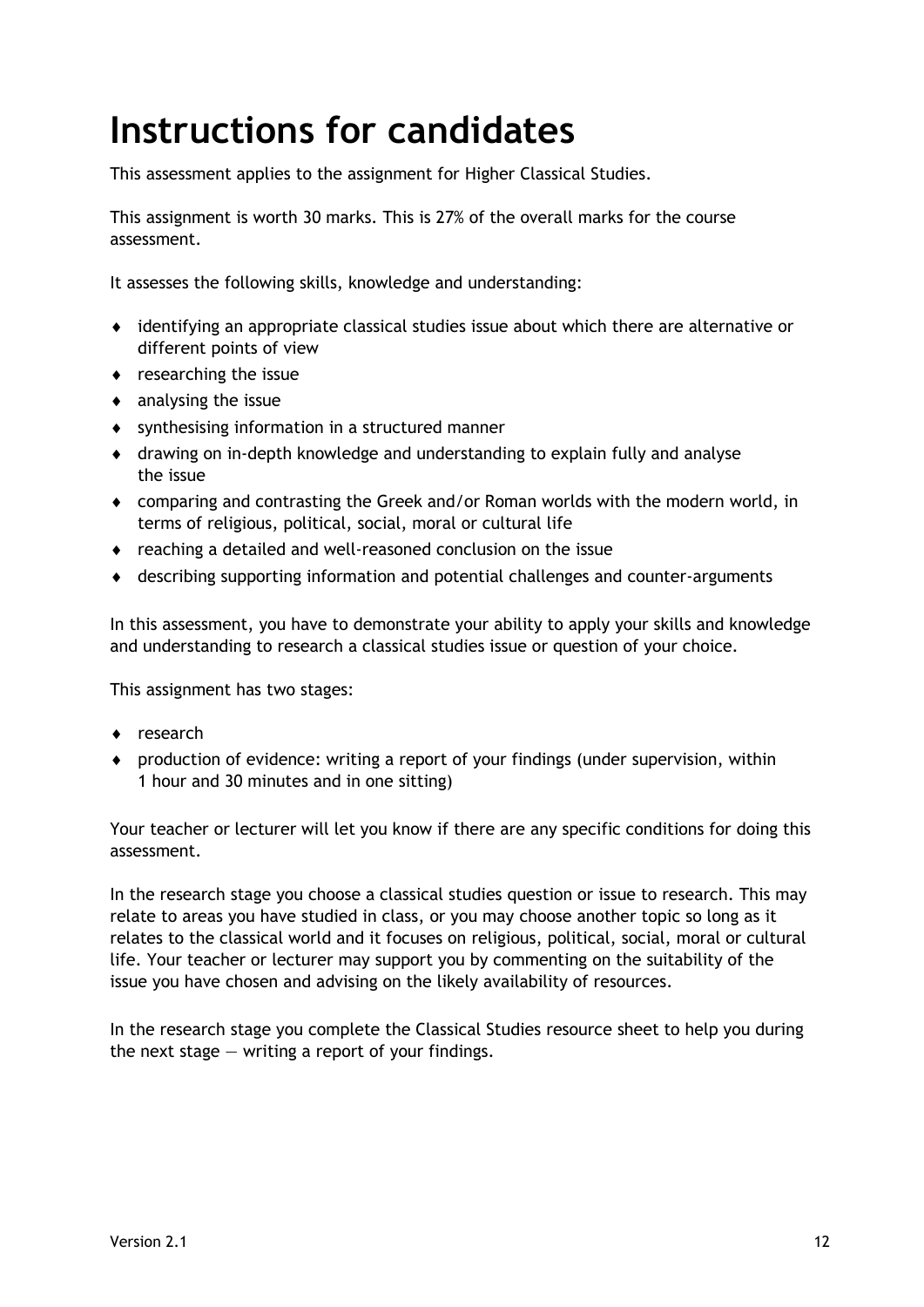Your resource sheet must consist of a single-side of A4 paper and have no more than 250 words. It should include brief notes or prompts to remind you of the points you wish to make in your report. You can include evidence and/or data from your research on your resource sheet, for example:

- $\bullet$  bullet points and/or headings
- $\bullet$  mind maps
- quotes from sources including archaeological sources
- ◆ details of internet search results
- ◆ extracts from books
- ◆ brief notes taken from a visit or talk
- brief notes taken from a written or audio-visual source

You must not copy your report directly from your resource sheet. You will not gain any marks if you have copied extended pieces of text from your resource sheet. However, you may copy quotations in full, provided you acknowledge the sources.

Choose an issue which allows you to:

- $\bullet$  find information on the issue you have chosen to study
- show alternative or different points of view on your issue. You will gain marks for showing areas where there are disputes and disagreements between people living at the time, or historians looking back
- come to a conclusion about the issue and support this with reasons

The Classical Studies resource sheet must be submitted with your report to SQA. The resource sheet is not marked. If you do not submit a resource sheet, you will lose 6 marks.

#### **Working with others**

While you should choose your own issue to research, others in your class may have chosen a similar issue. You might want to work with others part of the time, when you are collecting information.

If you choose to do this, it is important that you are able to show what you have contributed to this part of your assignment, and that the evidence you take into the assessment is your own work.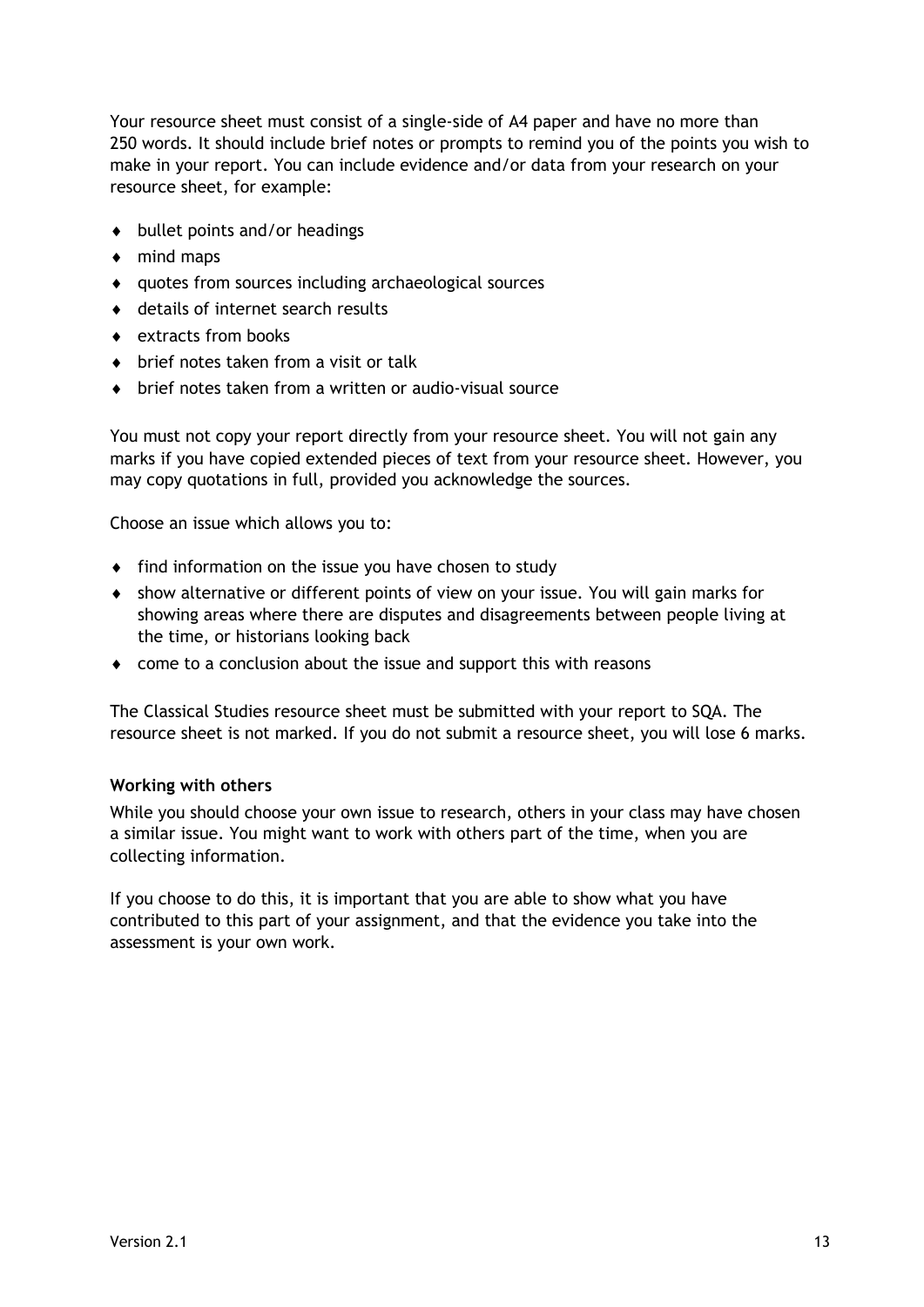| In this assessment you will:                                                                                              | How you can do this:                                                                                                                                                                                                                        |
|---------------------------------------------------------------------------------------------------------------------------|---------------------------------------------------------------------------------------------------------------------------------------------------------------------------------------------------------------------------------------------|
| identify an appropriate<br>classical studies issue<br>about which there are<br>alternative or different<br>points of view | Choose a classical studies issue which allows you to:<br>find information on the aspect of the classical world you<br>have chosen to study<br>show different points of view<br>٠<br>come to a conclusion which you can support with reasons |
|                                                                                                                           | The best issues to choose are ones that you can turn into a<br>question, for example:                                                                                                                                                       |
|                                                                                                                           | To what extent was                                                                                                                                                                                                                          |
|                                                                                                                           | How important was                                                                                                                                                                                                                           |
|                                                                                                                           | How significant was                                                                                                                                                                                                                         |
|                                                                                                                           | How far can it be argued that                                                                                                                                                                                                               |
|                                                                                                                           | These types of questions allow you to analyse and evaluate,<br>and present your own conclusions based on your research.                                                                                                                     |
|                                                                                                                           | Your teacher or lecturer may support you by commenting on<br>the suitability of the aspect of the classical world you have<br>chosen and advise on the likely availability of resources.                                                    |
| research the issue                                                                                                        | This will involve a number of stages:                                                                                                                                                                                                       |
|                                                                                                                           | collecting information which will help you answer your<br>٠<br>question                                                                                                                                                                     |
|                                                                                                                           | taking a note of where you found this information                                                                                                                                                                                           |
|                                                                                                                           | commenting on the usefulness or reliability of the<br>sources                                                                                                                                                                               |
|                                                                                                                           | <b>Collecting information</b><br>You should collect evidence relevant to your question, from<br>at least two distinct sources. These may be either primary<br>or secondary sources, for example:                                            |
|                                                                                                                           | artefacts<br>books<br>websites                                                                                                                                                                                                              |
|                                                                                                                           | newspapers and/or magazines (print or electronic)                                                                                                                                                                                           |
|                                                                                                                           | visits or field trips                                                                                                                                                                                                                       |
|                                                                                                                           | television and/or film                                                                                                                                                                                                                      |
|                                                                                                                           | radio and/or podcasts                                                                                                                                                                                                                       |
|                                                                                                                           | libraries                                                                                                                                                                                                                                   |
|                                                                                                                           | interviews                                                                                                                                                                                                                                  |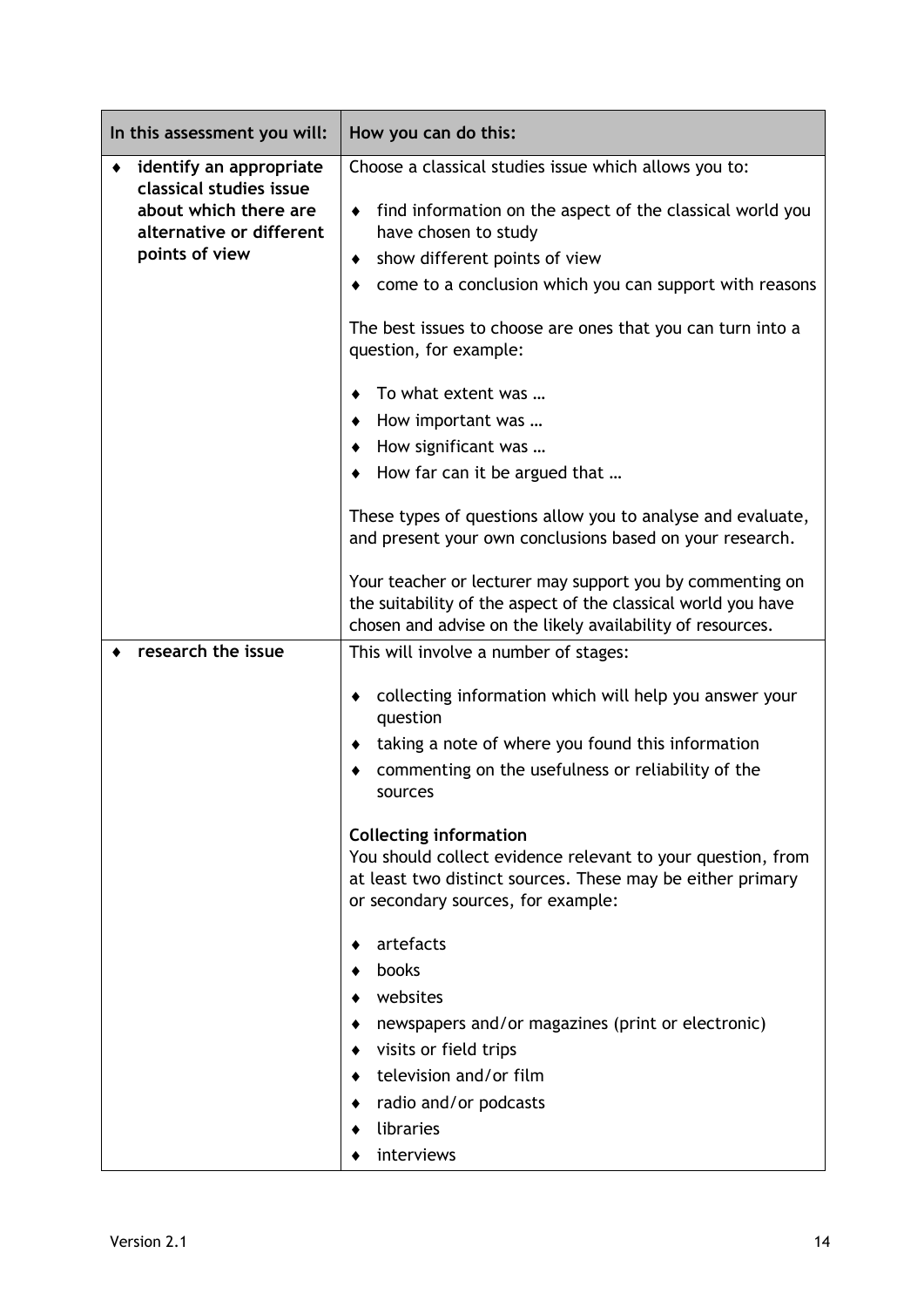| In this assessment you will: | How you can do this:                                                                                                                                                                                   |
|------------------------------|--------------------------------------------------------------------------------------------------------------------------------------------------------------------------------------------------------|
|                              | photographs<br>٠                                                                                                                                                                                       |
|                              | other sources of information                                                                                                                                                                           |
|                              | Try to take fairly detailed notes, using specific points of<br>information where possible.                                                                                                             |
|                              | Taking a note of the source<br>In using evidence from sources, you must say where the<br>information comes from. This allows the assessor to judge<br>how useful the sources you have used really are. |
|                              | If you use a quote from a source, you may simply put the<br>author, the type of source or title of the book, and the date<br>if you know it, for example:                                              |
|                              | 'Slaves were crucial to the Roman way of life.'<br>٠<br>(J. Bloggs, Life in Roman Britain, 2011)                                                                                                       |
|                              | According to Homer in The Odyssey,<br>٠                                                                                                                                                                |
|                              | You could also summarise a viewpoint from a longer source by<br>writing, for example J. Bloggs suggests that Athens was not as<br>democratic in reality as the Athenians liked people to think.        |
|                              | Refer to your sources clearly and directly, for example by<br>including the name of an author or piece of text or the<br>location and name of an archaeological site.                                  |
|                              | Where you collect information in a group, it is important<br>that each of you is able to provide individual evidence of<br>your contribution to the research process.                                  |
| introduce the                | Introduce the assignment you have chosen, for example by:                                                                                                                                              |
| assignment                   | explaining why you think it is worthwhile to explore<br>this issue                                                                                                                                     |
|                              | showing why it is an important issue in the classical<br>world                                                                                                                                         |
|                              | describing how your assignment is broken down into<br>key issues                                                                                                                                       |
|                              | showing how you intend to develop your assignment<br>and perhaps outline some of the arguments you are<br>going to make                                                                                |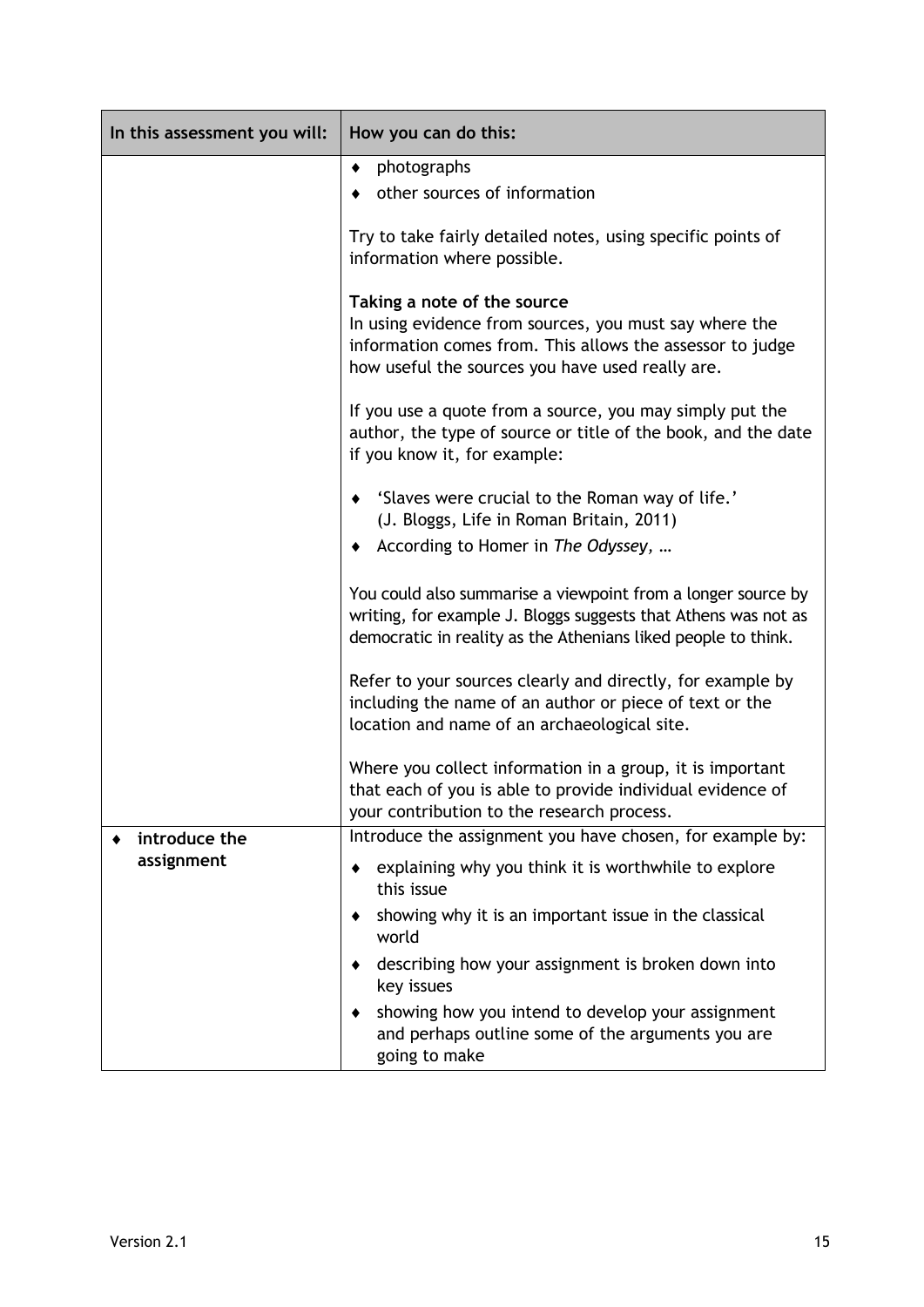| In this assessment you will:                                                                                                                                 | How you can do this:                                                                                                                                                                                                                                                                                                                                                                                                                                                                                                                                                                                                                                                                              |
|--------------------------------------------------------------------------------------------------------------------------------------------------------------|---------------------------------------------------------------------------------------------------------------------------------------------------------------------------------------------------------------------------------------------------------------------------------------------------------------------------------------------------------------------------------------------------------------------------------------------------------------------------------------------------------------------------------------------------------------------------------------------------------------------------------------------------------------------------------------------------|
| compare and contrast<br>the Greek and/or<br>Roman worlds with the<br>modern world, in terms<br>of religious, political,<br>social, moral or<br>cultural life | Use the aspects of the classical world you have identified<br>to compare the Greek and/or Roman worlds with the<br>modern world.<br>You should identify how life has changed or stayed much the<br>same. Remember to think about religious, political, social,<br>moral or cultural aspects of life. You should support any<br>comparison with detailed reference to both the classical<br>and modern worlds, showing specifically where the point of<br>comparison is being made. It should form part of your<br>analysis and evaluation and be meaningful.                                                                                                                                      |
|                                                                                                                                                              | You can gain 1 mark for each valid comparison or contrast, and<br>then a further 1 mark for giving a more detailed explanation.                                                                                                                                                                                                                                                                                                                                                                                                                                                                                                                                                                   |
| draw on in-depth<br>knowledge and<br>understanding to<br>explain fully and<br>analyse the issue                                                              | Think about what other information you know about this<br>issue. You don't need to say where this information<br>came from.                                                                                                                                                                                                                                                                                                                                                                                                                                                                                                                                                                       |
| comment on the<br>٠<br>usefulness or<br>reliability of at least<br>three sources of<br>information                                                           | You should use at least three sources in your analysis. These<br>sources can be archaeological or from classical texts. You can<br>use more than three if it helps your analysis and evaluation.<br>If you wish, you can explain why a source is useful or why<br>we might be wary of relying on it, if that is relevant to your<br>analysis or evaluation. You can make one of your sources a<br>secondary source, but you should show where the source<br>comes from, or name the person who wrote the source.<br>You should use your sources to justify the points you make<br>in your assignment. You can also use these to show where<br>there are historical or contemporary disagreements. |
| analysis and evaluating                                                                                                                                      | Analyse and evaluate the aspects of the issue you have chosen.<br>You should:<br>make judgements and develop arguments about these<br>aspects and give supporting evidence<br>compare and contrast between and/or within the<br>aspects<br>show that you understand that often things changed over<br>time in the classical world, or sometimes stayed the<br>same, or that different classes and groups of people had<br>different experiences or viewpoints<br>show that often there are different viewpoints and<br>interpretations which can be made about issues, and<br>explain these interpretations                                                                                       |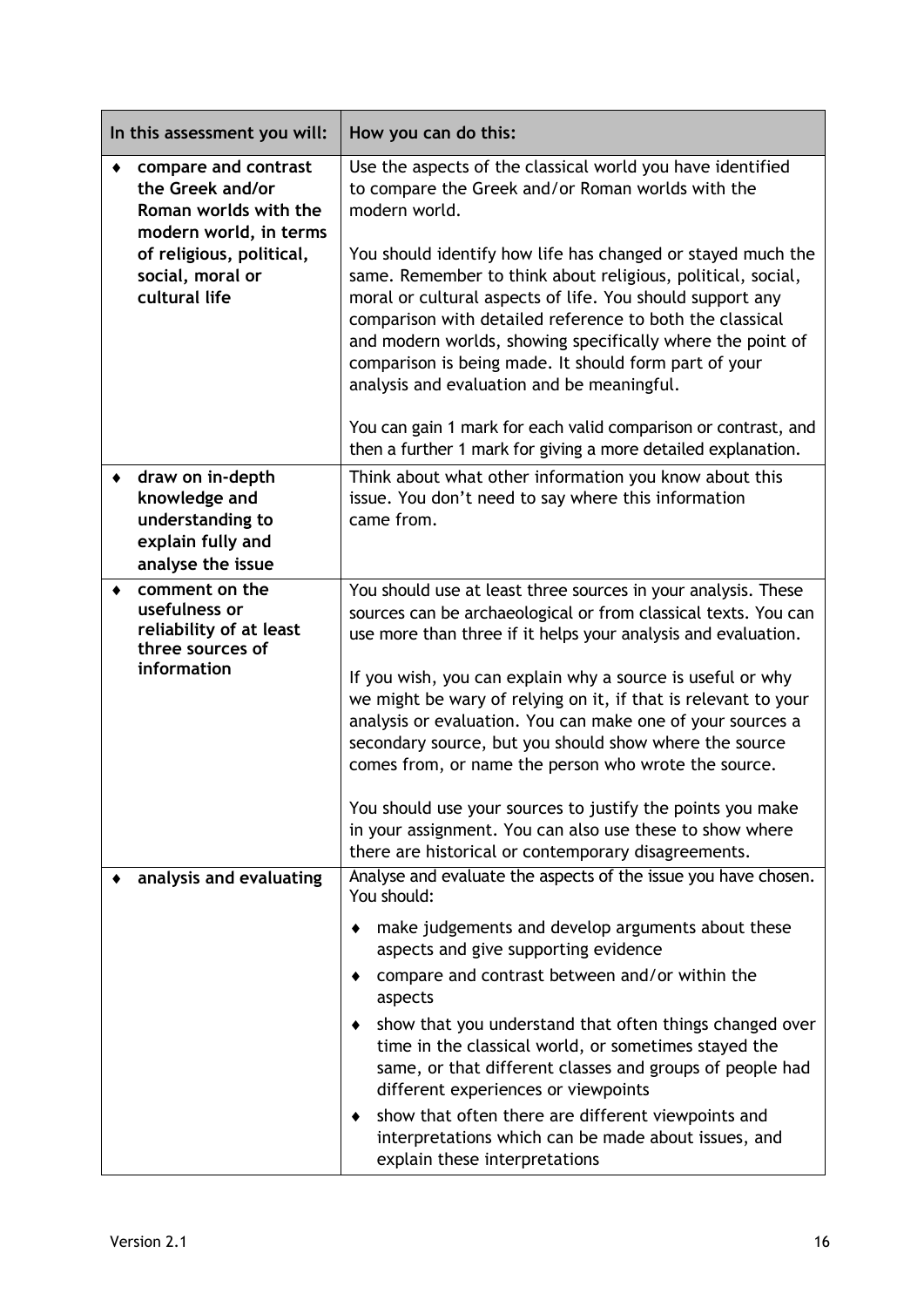| In this assessment you will:                                          | How you can do this:                                                                                                                                             |
|-----------------------------------------------------------------------|------------------------------------------------------------------------------------------------------------------------------------------------------------------|
| reach a reasoned and<br>well-structured<br>conclusion on the<br>issue | Present an overall conclusion in which you make a judgement<br>about the issue you have researched.<br>You should:                                               |
|                                                                       | support your judgement with reasons                                                                                                                              |
|                                                                       | organise your evidence so that you support your<br>judgement with a clear line of argument about the<br>issue, which is consistent with the evidence you present |
|                                                                       | try to show how you reach judgements where opinions<br>and sources may conflict                                                                                  |